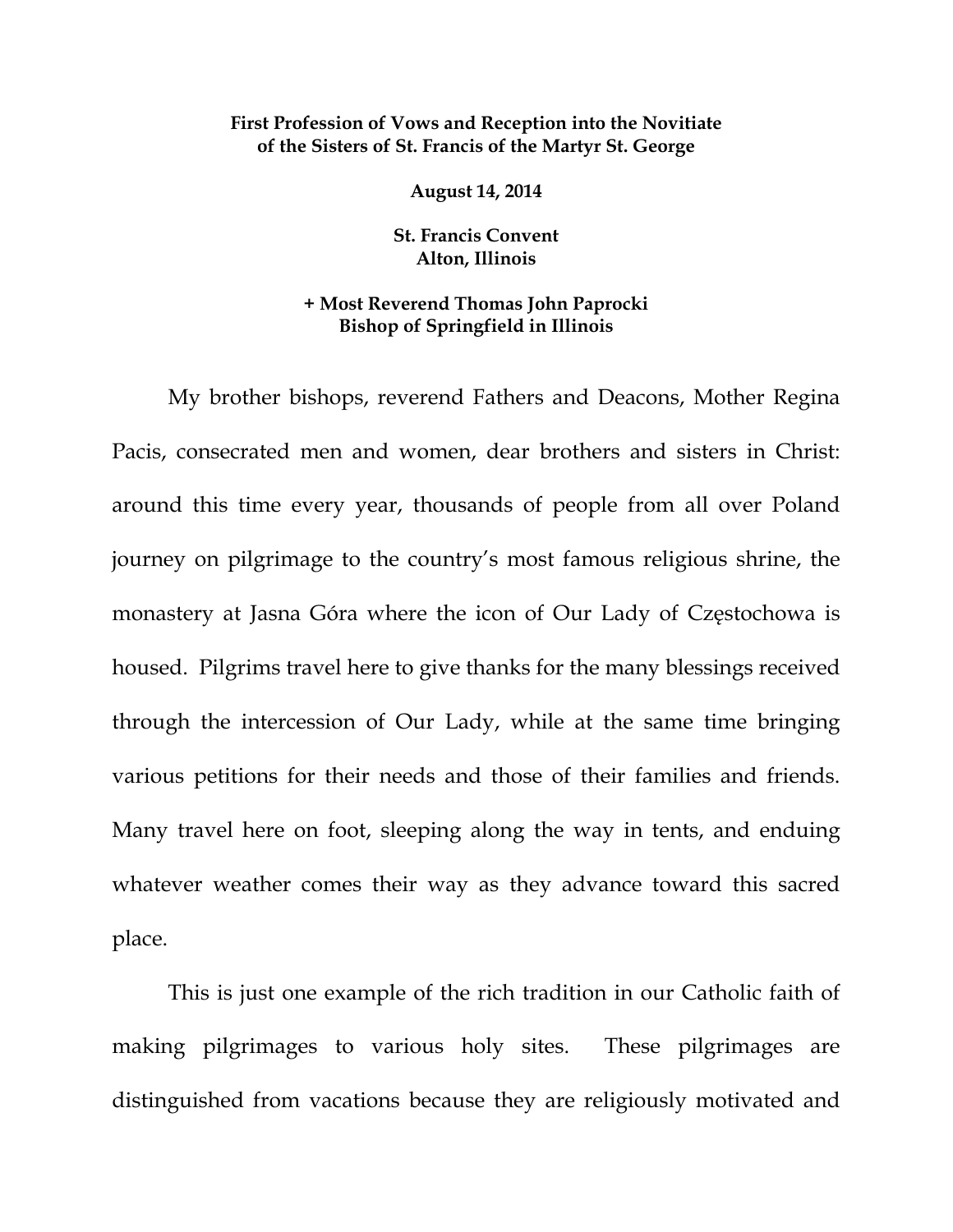often involve a fair amount of difficulty and sacrifice. These sacrifices have a purifying effect so that upon the arrival at the destination, the pilgrim is more open to the spiritual gifts that await them.

The notion of a pilgrimage in our faith extends beyond the experience of just travelling to a specific geographical destination. We often speak of our lives as Christians as being a pilgrimage. Our pilgrimage begins on the day of our Baptism when we become members of the pilgrim Church of God. The journey is not an easy one and it requires many sacrifices from us in order to reach our final destination of the Heavenly Jerusalem. Yet, the hope that we have of reaching that goal spurs us on to persevere despite the obstacles that we may encounter. St. Paul, in our first reading, captures the attitude that we should all have as we journey along our pilgrimage: "forgetting what lies behind, straining forward to what lies ahead, I continue my pursuit toward the goal, the prize of God's upward calling, in Christ Jesus" (Philippians 3:13-14).

While all are called to the same destination on this pilgrimage, how we undertake this journey is unique to each of us. Today, we gather to witness how these four young women are entering more fully into the particular role that they have been called to in following that path of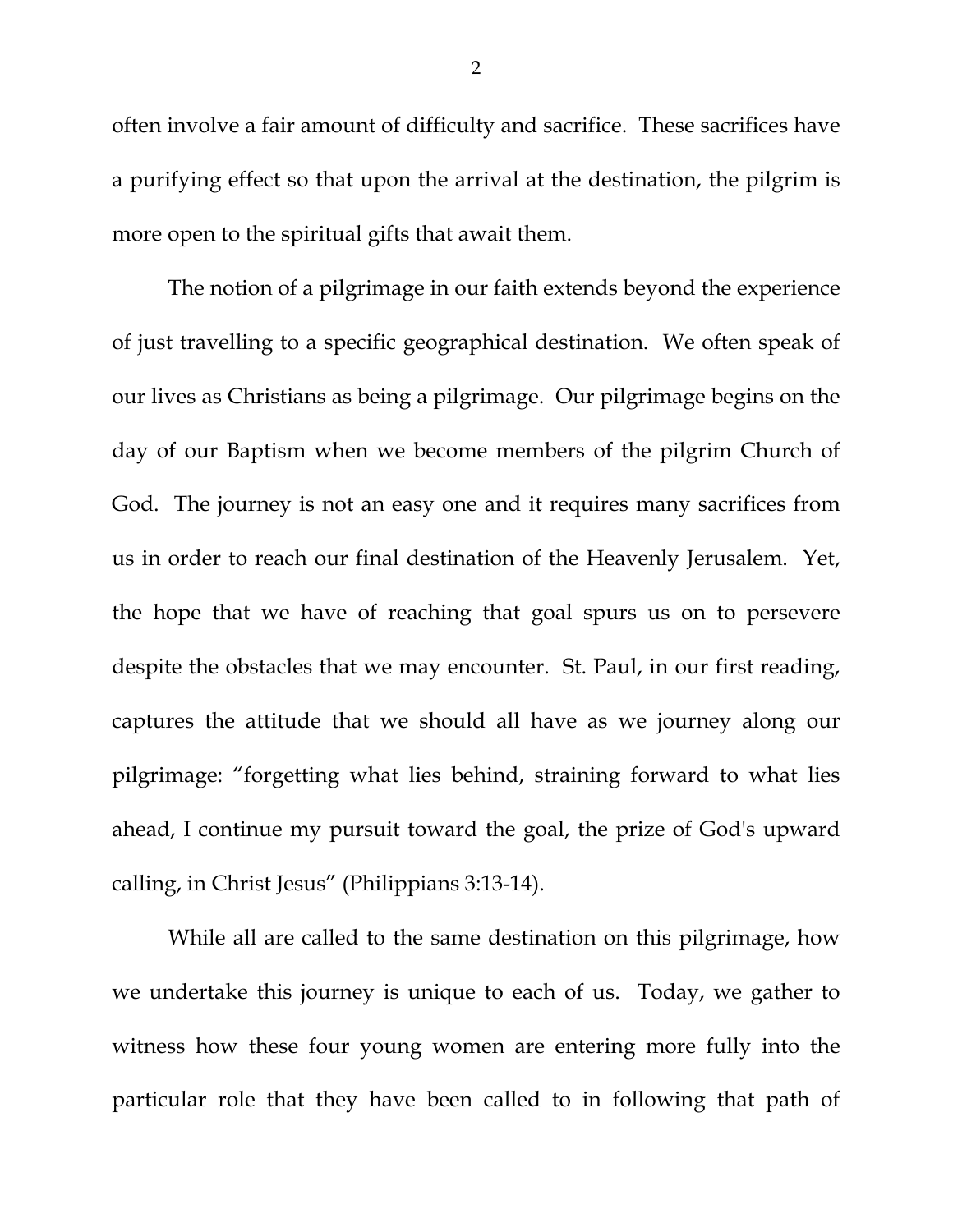holiness. The life of a consecrated religious, particularly those involved in the apostolic life of the Church, is a special role that adds immense value to the pilgrim Church on earth. The documents of the Church speak of the importance of the witness of religious to the rest of the faithful, how your lives point to something greater than what this world has to offer, encouraging the faithful to conform their lives more fully to Christ. Your unique role, then, can be likened to that of a guide for the rest of the faithful as we all journey together to the Promised Land of Heaven.

There are some characteristics that are essential for a good guide on a pilgrimage. First of all, the guide needs to be identifiable. Leaders in a pilgrimage often distinguish themselves by distinctive clothing or by carrying a flag or marker so that people have a visible point of reference. As religious, the wearing of the religious habit is a visible sign that sets you apart and which draws the attention of others whose first reaction is to identify you as one who is expected to set an example to be followed.

Being aware of this expectation placed upon you by the faithful simply by how you are dressed, it is all the more important that your lives reflect the holiness to which you have been called. Just as a guide who only dresses the part, but has no idea where he is going or how to get there,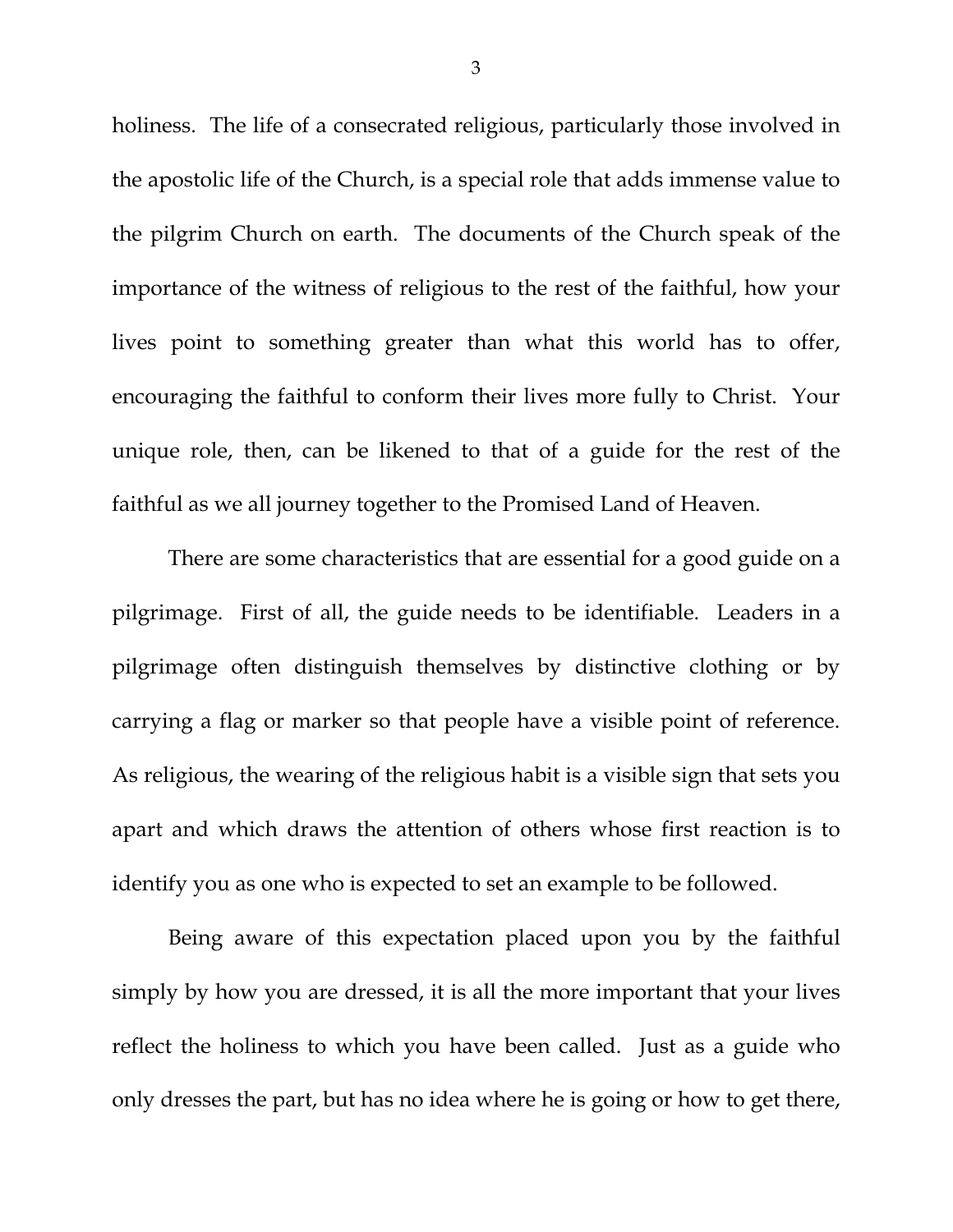is meaningless to his followers, so too is the one who wears the religious habit but is not guided by a life of virtue. The vows of poverty, chastity, and obedience which religious make are an act whereby you give your entire life to Christ, external and internal, providing a witness "of a transfigured life, capable of amazing the world."1 Saint Maximilian Mary Kolbe, the Polish priest and martyr who was killed at the Nazi concentration camp in Auschwitz and whose feast day is today, once wrote in a letter that **"**it is obedience and obedience alone that is the sure sign to us of the divine will. A superior may, it is true, make a mistake; but it is impossible for us to be mistaken in obeying a superior's command. . . . Obedience raises us beyond the limits of our littleness and puts us in harmony with God's will."2

A good guide also needs to be attentive to the people that they lead. There are many people whom we will encounter on our pilgrimage who are trying to go the same way that we are, but find the journey difficult for one reason or another and may be wondering if continuing along the path is worth the effort. Others may be wandering about aimlessly with no real sense of purpose or concern for their final destination. Still others may be heading in the opposite direction altogether. It is to all of these people that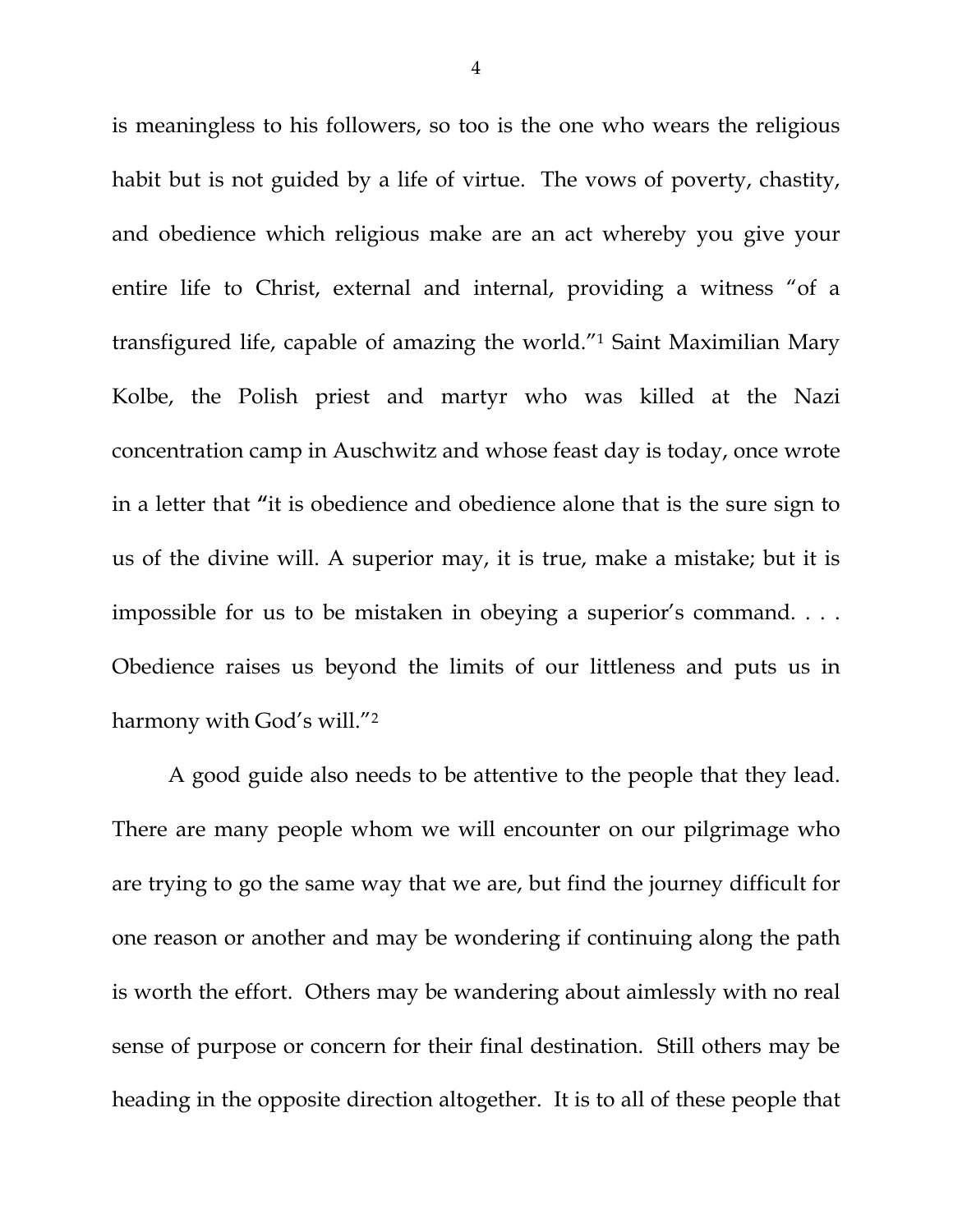you are called to witness with your lives so as to attract them to follow Christ with renewed energy.

In a recent address to religious superiors gathered in Rome, Pope Francis said that those in religious life invite the people to go beyond a mundane horizon and to look forward to the Kingdom. "The Church," therefore, "must be attractive." He then invited the religious to "wake up the world" and "[b]e witnesses of a different way of doing things, of acting, of living!" He sums it all up by saying: "It is this witness that I expect of you. Religious should be men and women who are able to wake the world up."3

These words of our Holy Father are helpful not just for those of you who are at the early stages of religious life, but they serve as a helpful reminder to all of the sisters of this community of your privileged role of being an instrument of "making the merciful love of Christ visible" to those you have been called to serve in the various apostolic works of the order. By doing so, you provide a much-needed wakeup call to them to redirect their gaze toward Christ and His Kingdom with a new sense of purpose and hope.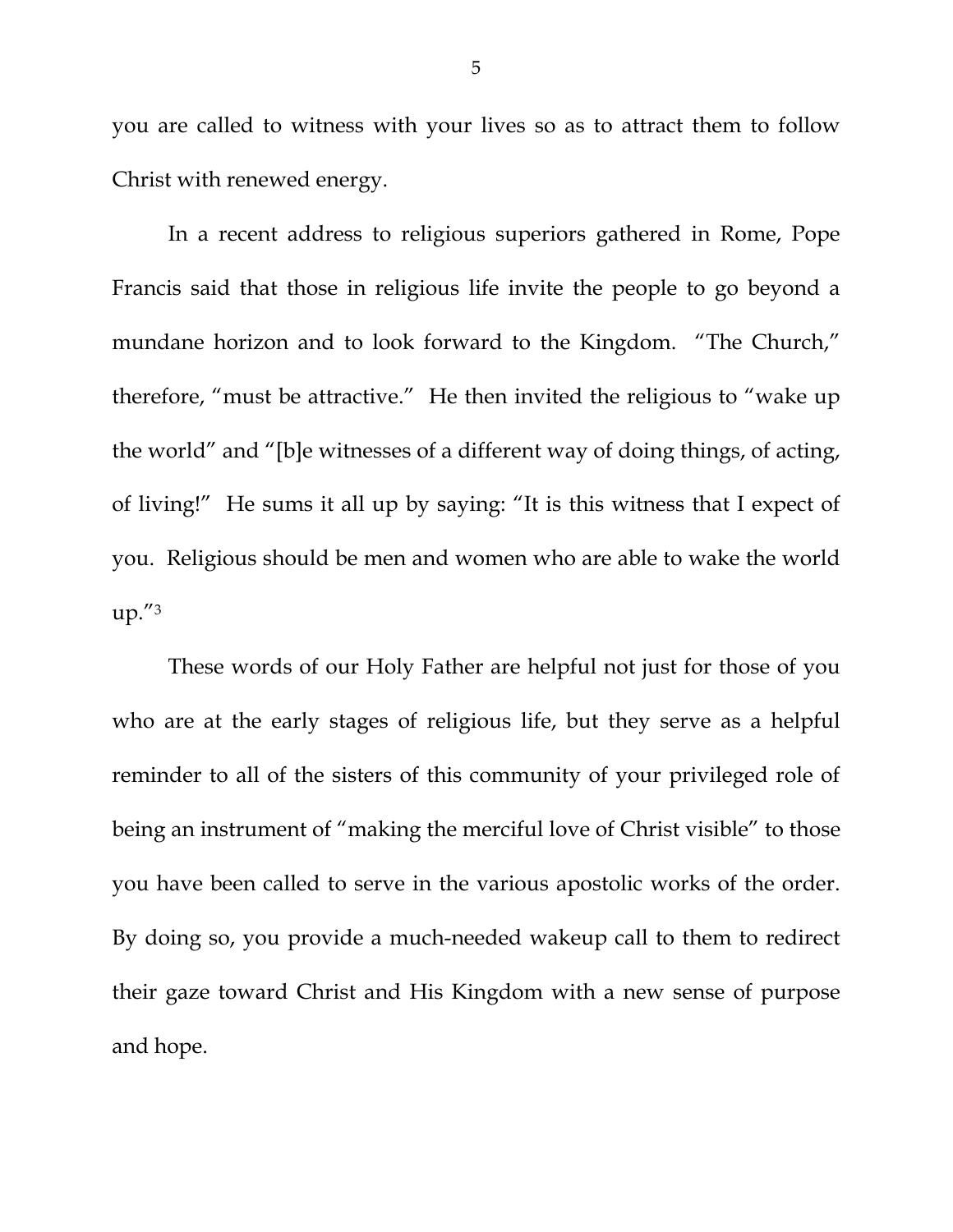For the four of you sisters who are celebrating these important early steps of your vocation, it is natural that you might be feeling a sense of inadequacy or anxiety with the responsibility of being a consecrated religious. Today's Gospel offers some words of consolation that will hopefully ease some of those feelings. We hear Jesus reminding His disciples: "It was not you who chose me, but I who chose you and appointed you to go and bear fruit that will remain, so that whatever you ask the Father in my name he may give you" (John 15:16).

It is important never to lose sight of the fact that although you have freely chosen to undertake this way of life, the initiative of this call comes first and foremost from God. In calling one to follow Him more closely in consecrated life, He also gives the graces necessary to accomplish His will as He promises that whatever you ask in His name, He will give you. May the words of St. Paul, which members of this community recite after professing their vows, be a constant reminder to you that it is Christ who calls you to this, and that you can do all things through Him who strengthens you.4

Today marks a special time in your pilgrimage of faith toward Christ. There are still many steps to take and much formation to undergo. Never

6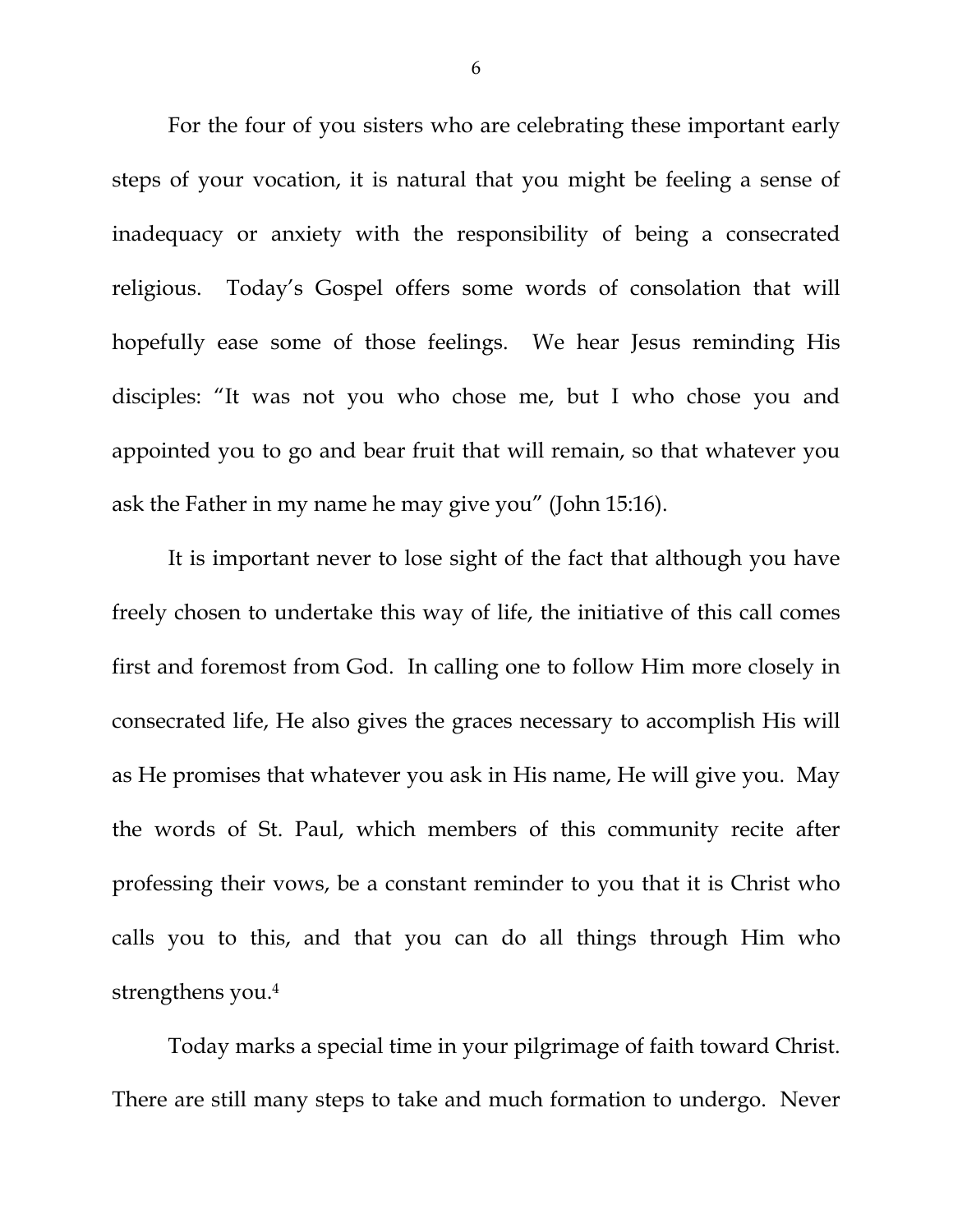let your attention be drawn away from the goal for which you have been called, namely, eternal life. If you keep that prize ever in front of you, you will be able to navigate amidst the winds and storms of this world which threaten to distract you. Remaining faithful to your vocation will not only benefit you, but those you will guide by the example of your witness.

Take every opportunity to learn from the other sisters of the community, especially those who have been on this pilgrimage for many years. They are a unique source of blessing to you as they offer valuable insights and lessons to you from their experience of journeying with their beloved. Their example of perseverance is one that will help to sustain you as you follow in their footsteps.

On behalf of the Church here in the Diocese of Springfield in Illinois, I thank you for your generous acceptance of this vocation to which the Lord has called you. Your presence in this local Church is a bright light that is a source of inspiration and encouragement to me and to the faithful of this diocese. May all of you continue to be steadfast in your commitment to Christ and His Church, serving as shining examples which motivate all of us to move forward with greater intensity and confidence

7